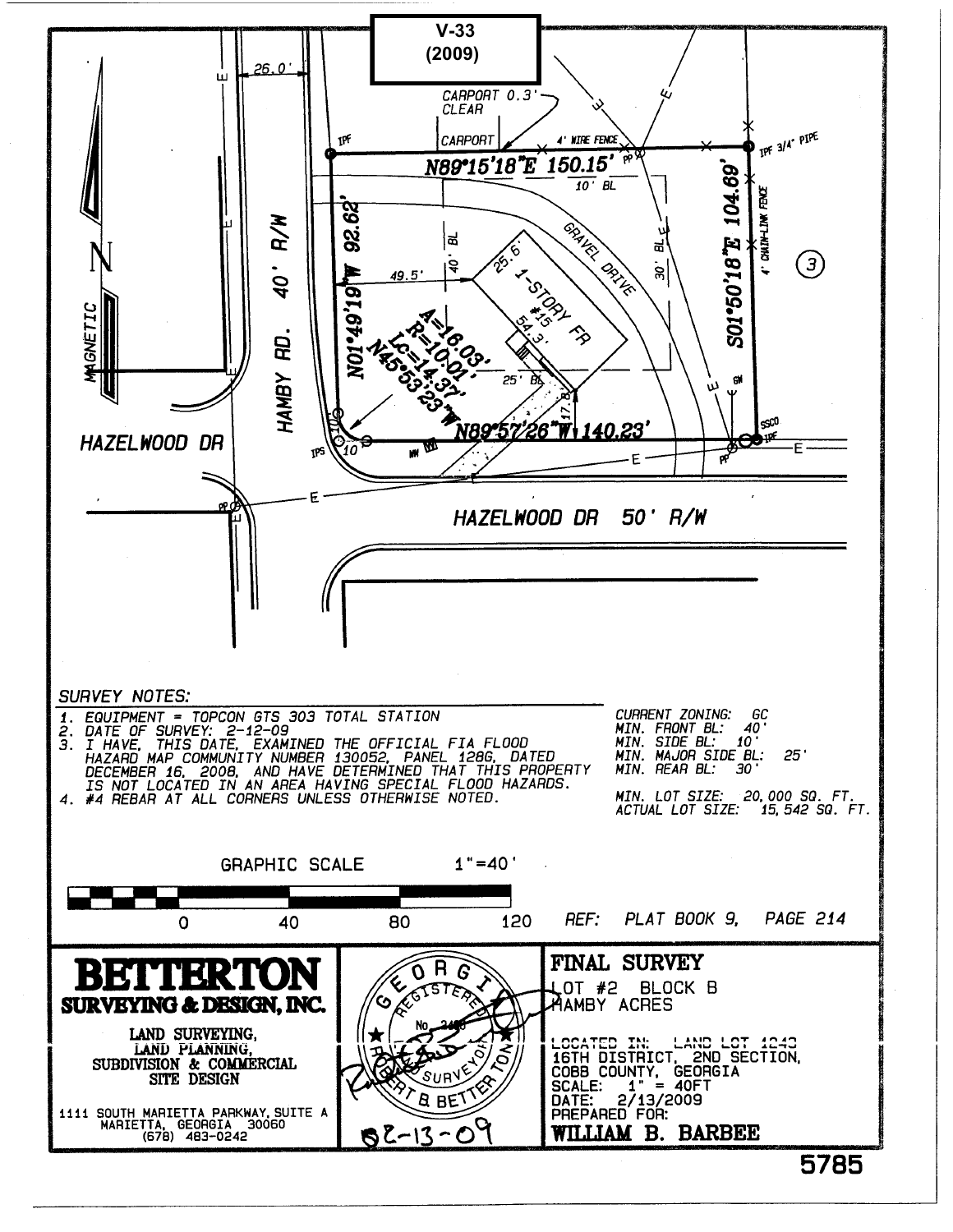| <b>APPLICANT:</b>                                  | William B. Barbee | <b>PETITION NO.:</b>        | $V-33$                      |
|----------------------------------------------------|-------------------|-----------------------------|-----------------------------|
| <b>PHONE:</b>                                      | 770-386-8738      | <b>DATE OF HEARING:</b>     | $05-13-09$                  |
| <b>REPRESENTATIVE:</b>                             | same              | <b>PRESENT ZONING:</b>      | GC                          |
| <b>PHONE:</b>                                      | same              | <b>LAND LOT(S):</b>         | 1243                        |
| <b>PROPERTY LOCATION:</b> Located at the northeast |                   | <b>DISTRICT:</b>            | 16                          |
| intersection of Hamby Road and Hazelwood Drive     |                   | <b>SIZE OF TRACT:</b>       | .356 acre                   |
| (15 Hamby Road).                                   |                   | <b>COMMISSION DISTRICT:</b> | $\mathcal{D}_{\mathcal{L}}$ |
|                                                    |                   |                             |                             |

**TYPE OF VARIANCE:** 1) Waive the lot size from the required 20,000 square feet to 15,542 square feet; and 2) waive the side setback from the required 25 feet to 17 feet adjacent to the southern property line.

### **COMMENTS**

**TRAFFIC:** Recommend paved driveway aprons.

**DEVELOPMENT & INSPECTIONS:** If this variance request is approved, a plat revision must be recorded reflecting the conditions of the variance. The surveyor must submit the revised subdivision plat to the Site Plan Review Section, Community Development Agency for review and approval prior to recording. Call 770-528-2147.

**STORMWATER MANAGEMENT:** There is limited stormwater infrastructure in this older residential neighborhood. If this variance is approved to allow commercial use of this property, any increase in impervious area needed to provide adequate parking will need to be approved by the Stormwater Management Division. Any additional runoff must be directed to the northeast corner of the site away from adjacent homes and will likely require some type of stormwater measure to mitigate offsite impacts.

**HISTORIC PRESERVATION:** After examining Civil War trench maps, Cobb County historic property surveys, county maps, and various other resources, staff has no comments regarding the impact or treatment of historic and/or archaeological resources.

#### **CEMETERY PRESERVATION:** No comment.

**WATER:** City of Marietta Service Area.

**SEWER:** City of Marietta Service Area.

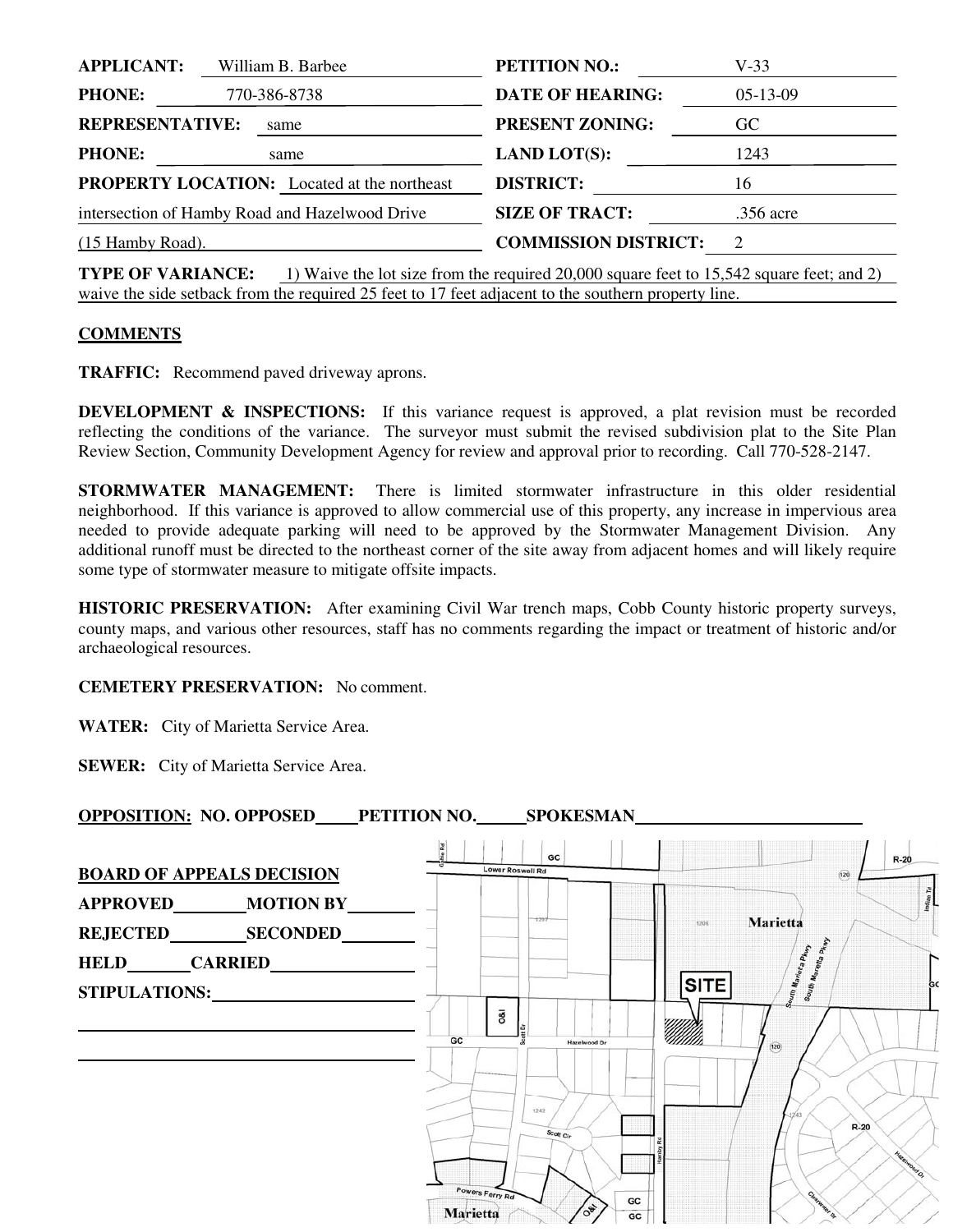## Cobb County Fire and Emergency Services

Applicant Name: William B. Barbee Petition Number: V-33 Date: April 3, 2009

### *Fire Marshal Comments*

Fire Hydrant-Commercial: Fire hydrant within 500 feet of most remote part of structure.

Must Obtain a Certificate of Occupancy through the Cobb County Fire Marshal's Office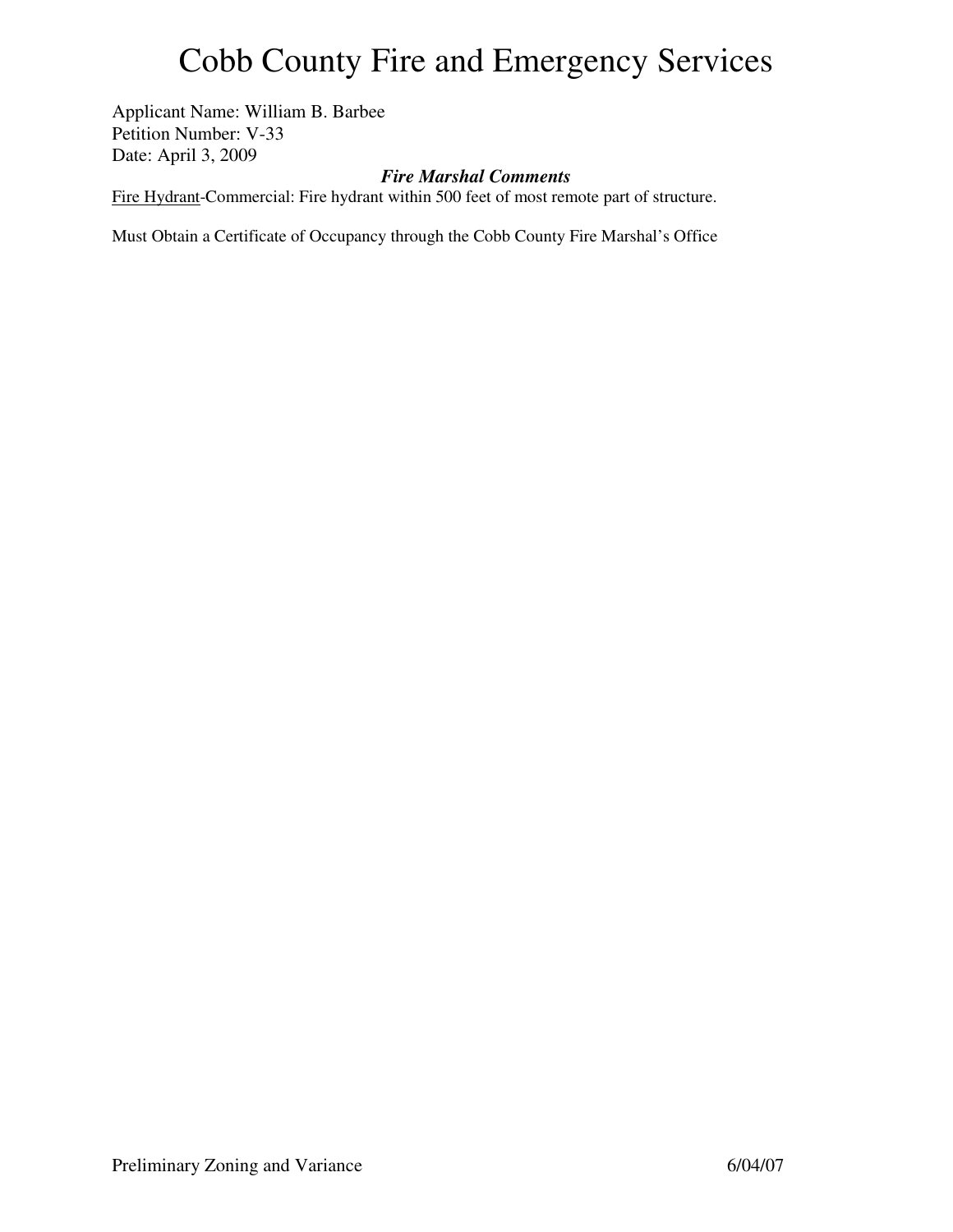**V-33**